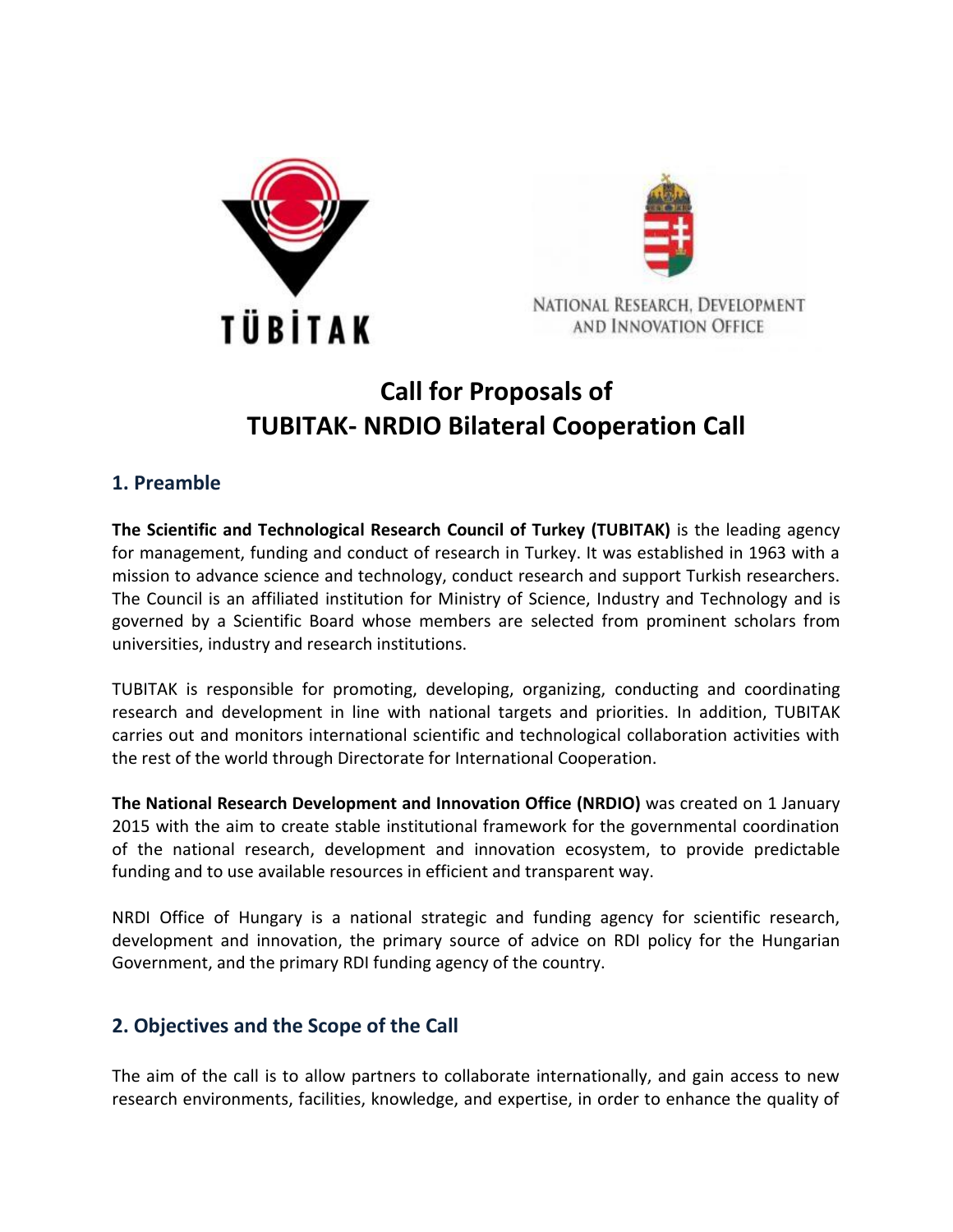their research and enable them to translate research and innovation into economic and societal benefit.

The funding will be provided jointly by TÜBITAK and NRDIO in the form of non-repayable project grants.

## **2.1. Call Topics**

The main and supplementary topics of the call are provided below:

- $H$  Health
- **Information and Communication Technologies**
- Environmental Sciences

### **2.2. Funding Available**

TUBITAK and NRDIO are intending to fund approximately 3 or 4 projects through this joint call**.**  As a rule, Turkish academy partners that are eligible for funding can receive up to 360,000 Turkish Liras ( $\approx$  90.000 EURO) of funding in total. The Hungarian partners that are eligible for funding can receive up to 120.000 EURO per project.

TÜBİTAK -funded costs of each grant will be issued and managed by TÜBİTAK in accordance with its funding guidelines and procedures.

For details:

[http://www.tubitak.gov.tr/tr/uluslararasi/ikili-proje-destekleri/icerik-basvuruya-acik](http://www.tubitak.gov.tr/tr/uluslararasi/ikili-proje-destekleri/icerik-basvuruya-acik-programlar)[programlar](http://www.tubitak.gov.tr/tr/uluslararasi/ikili-proje-destekleri/icerik-basvuruya-acik-programlar)

[https://www.tubitak.gov.tr/tr/destekler/akademik/ulusal-destek-programlari/1001/icerik](https://www.tubitak.gov.tr/tr/destekler/akademik/ulusal-destek-programlari/1001/icerik-yonetmelik-ve-esaslar)[yonetmelik-ve-esaslar](https://www.tubitak.gov.tr/tr/destekler/akademik/ulusal-destek-programlari/1001/icerik-yonetmelik-ve-esaslar)

Similarly, NRDIO-funded costs of each grant will be issued and managed by NRDIO according to its funding guidelines and procedures (see Annex I of this Joint Call).

Referring to Article 8 of the Protocol on Cooperation in Science and Technology signed in 2005 between the Scientific and Technological Research Council of Turkey (TÜBİTAK) and the National Research, Development and Innovation Office (NRDIO) both Parties mutually agreed to cover the costs of exchange of experts, scientists and other specialists in the following way:

- The sending Party will meet all related costs connected with travel, lodging and allowances according to their own regulations and allowances.
- The sending Party shall be responsible for the emergency health insurance of its scientists.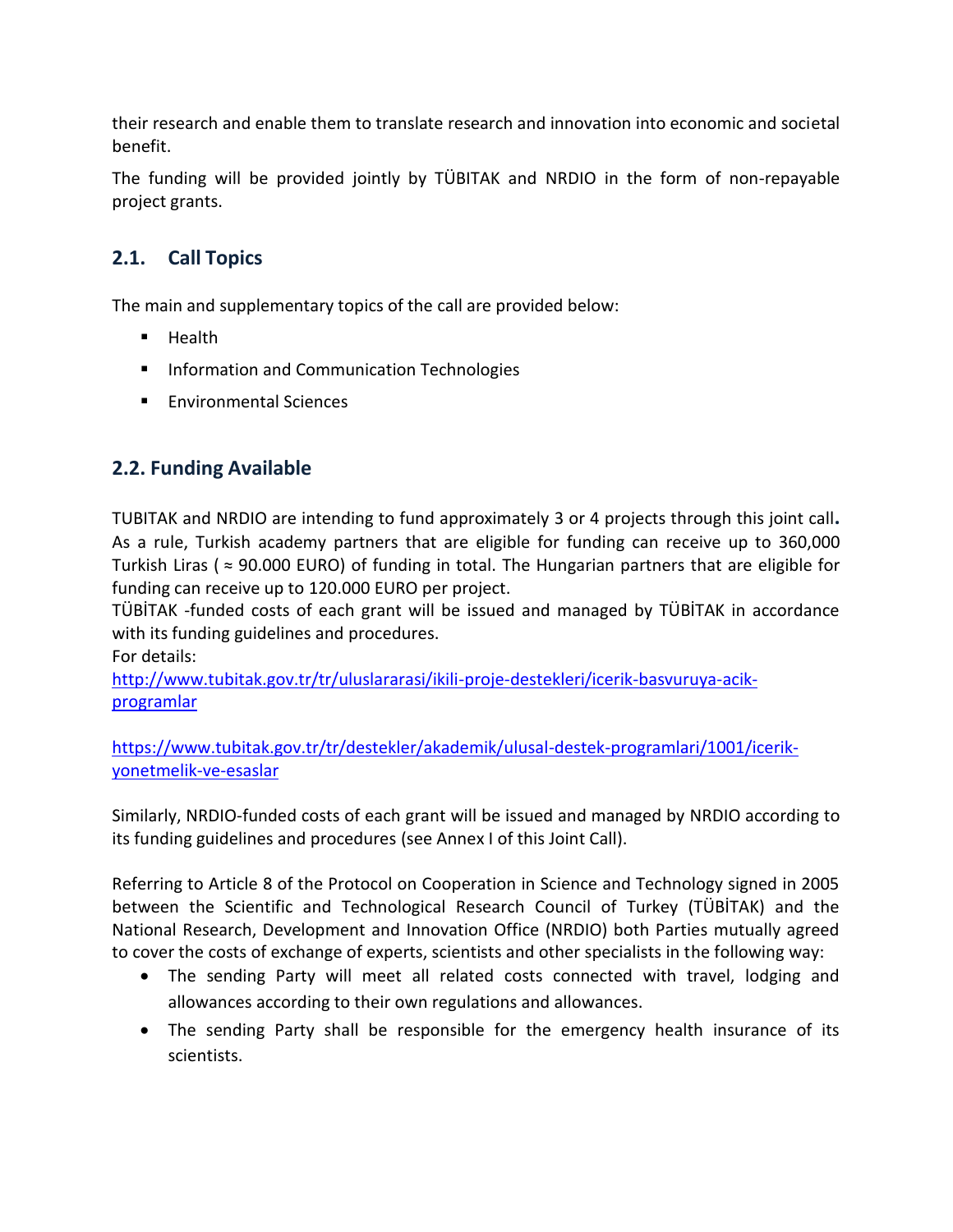Please liaise closely with prospective partners to ensure that both TÜBİTAK and NRDIO supported elements of the proposal abide by all regulations for both funders.

### **2.3. Duration of the Projects**

The duration of the projects will be up to **36 months.** The projects will be monitored through progress reports and the final report by both NRDIO and TUBITAK for its content and progress.

The continuation of funding will be decided on the basis of this evaluation with reference to innovative insights, exploitable research results and the creation of foundations for a wellfounded and sustainable partnership between Hungary and Turkey.

#### **3. Proposal Submission**

The Joint Call will be opened between **23 August – 16 October 2017** for the applicants on both sides for the online applications. Turkish and Hungarian applicants will make their joint application online via TUBITAK's online system reachable from uidb-pbs.tubitak.gov.tr.

### **3.1. Eligibility**

It is a prerequisite that projects include the participation of at least one Hungarian and one Turkish research institution/university.

TUBITAK and NRDIO will cover the costs of their respective country's participants. On the Turkish side, the Turkish researchers will be provided funding from TUBITAK Bilateral Programme. All Turkish researchers who apply for this Programme should be registered to TÜBİTAK ARBİS (Researcher Information system) through the following link: **[http://arbis.tubitak.gov.tr](http://arbis.tubitak.gov.tr/)**

On the Hungarian side, NRDIO will cover the costs of Hungarian scientists as described in Annex I. Hungarian scientists also have to submit their proposal via the Turkish on-line submission system and have to register via TÜBITAK ARBIS (**[http://arbis.tubitak.gov.tr](http://arbis.tubitak.gov.tr/)**). Hungarian coordinators, whose projects will be selected for funding, will also have to submit their proposals in Hungary as explained in Annex I of this call.

#### **3.2. Proposal Submission**

Turkish and Hungarian applicants will make their joint application online via TUBITAK's online system reachable from **uidb-pbs.tubitak.gov.tr**.

However, to complete the application process NRDIO and TUBITAK might need supporting documents.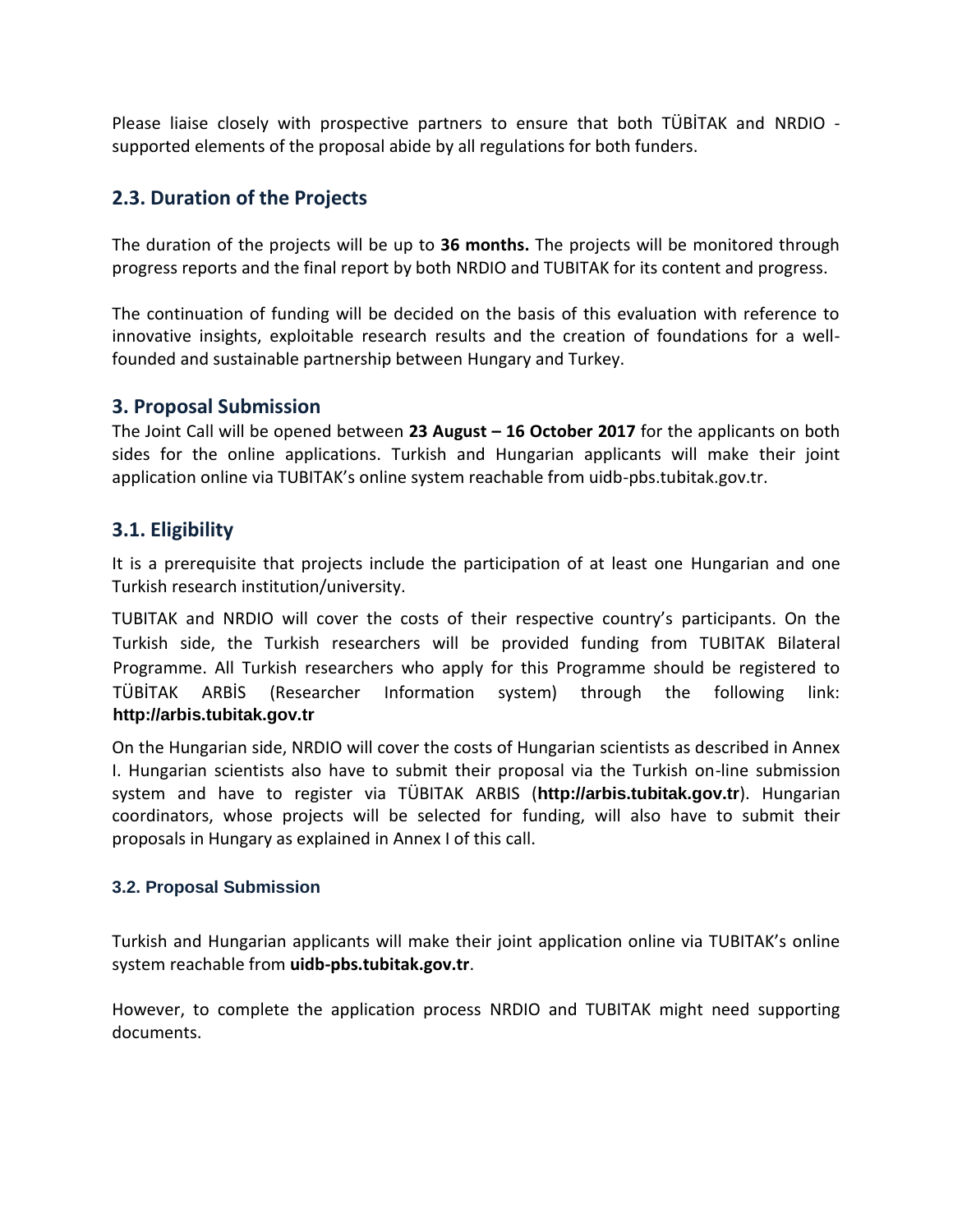For the Turkish side

The Turkish applicants -as having finalized the online application- are expected to send the printed documents need to be signed by relevant sides and supporting documents within two weeks after the deadline of the call.

Applicants who did not provide the required documents will directly be rejected for evaluation and could not apply to this call in the same call period.

For the Hungarian side

Only those Hungarian scientists have to submit their proposals to NRDI Office who have been recommended for funding by the Joint Committee. Submission criteria will be published on the website of NRDI Office – www.nkfih.gov.hu

#### **4. The Evaluation Procedure**

Projects that are submitted online but that did not submit their supporting documents and the necessary documents with original signature will not be considered for funding.

#### **4.1. Evaluation Method**

The proposals that are found eligible for evaluation will be reviewed by external reviewers which are selected by TUBITAK and NRDIO. The projects to be funded will be decided on a Joint Committee Meeting in which both institutions will be present according to the evaluations of the reviewers.

In total, it is expected to support 3-4 joint projects however both institutions might agree about funding more excellently evaluated proposals up to their available budget.

### **4.2. Evaluation Criteria**

The project outlines received will be evaluated on the basis of the following criteria:

- **•** Scientific Excellence
- **Project Management, Team and Infrastructure**
- **Impact of the Project**
- **Importance of Bilateral Cooperation**